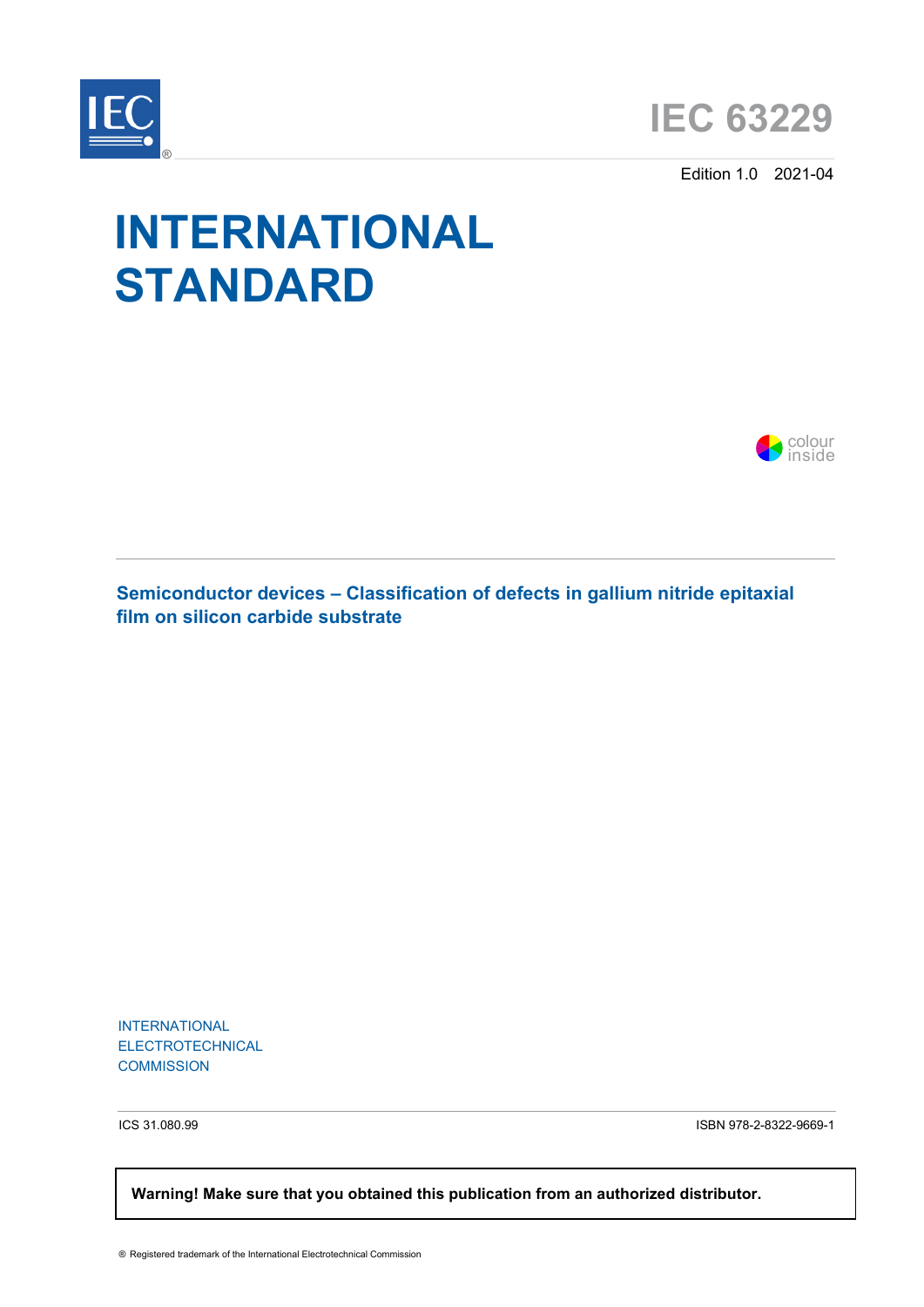# CONTENTS

| 1      |  |  |
|--------|--|--|
| 2      |  |  |
| 3      |  |  |
| 4      |  |  |
| 4.1    |  |  |
| 4.2    |  |  |
| 4.2.1  |  |  |
| 4.2.2  |  |  |
| 4.2.3  |  |  |
| 4.2.4  |  |  |
| 4.2.5  |  |  |
| 4.2.6  |  |  |
| 4.2.7  |  |  |
| 4.2.8  |  |  |
| 4.2.9  |  |  |
| 4.2.10 |  |  |
| 4.2.11 |  |  |
| 4.2.12 |  |  |
|        |  |  |
|        |  |  |
|        |  |  |
|        |  |  |
|        |  |  |
|        |  |  |
|        |  |  |
|        |  |  |
|        |  |  |
|        |  |  |
|        |  |  |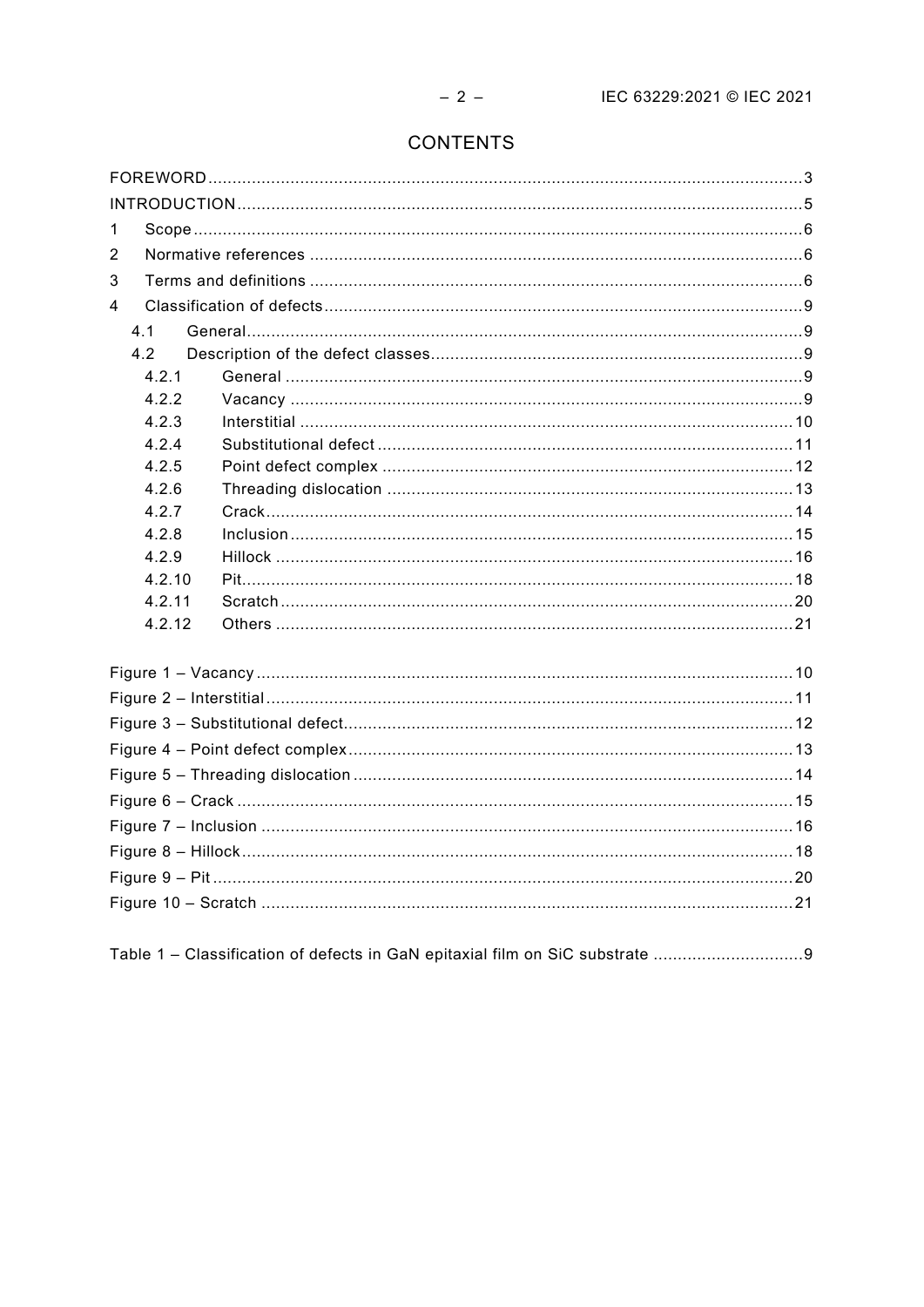#### INTERNATIONAL ELECTROTECHNICAL COMMISSION

\_\_\_\_\_\_\_\_\_\_\_\_

# **SEMICONDUCTOR DEVICES – CLASSIFICATION OF DEFECTS IN GALLIUM NITRIDE EPITAXIAL FILM ON SILICON CARBIDE SUBSTRATE**

#### FOREWORD

- <span id="page-2-0"></span>1) The International Electrotechnical Commission (IEC) is a worldwide organization for standardization comprising all national electrotechnical committees (IEC National Committees). The object of IEC is to promote international co-operation on all questions concerning standardization in the electrical and electronic fields. To this end and in addition to other activities, IEC publishes International Standards, Technical Specifications, Technical Reports, Publicly Available Specifications (PAS) and Guides (hereafter referred to as "IEC Publication(s)"). Their preparation is entrusted to technical committees; any IEC National Committee interested in the subject dealt with may participate in this preparatory work. International, governmental and nongovernmental organizations liaising with the IEC also participate in this preparation. IEC collaborates closely with the International Organization for Standardization (ISO) in accordance with conditions determined by agreement between the two organizations.
- 2) The formal decisions or agreements of IEC on technical matters express, as nearly as possible, an international consensus of opinion on the relevant subjects since each technical committee has representation from all interested IEC National Committees.
- 3) IEC Publications have the form of recommendations for international use and are accepted by IEC National Committees in that sense. While all reasonable efforts are made to ensure that the technical content of IEC Publications is accurate, IEC cannot be held responsible for the way in which they are used or for any misinterpretation by any end user.
- 4) In order to promote international uniformity, IEC National Committees undertake to apply IEC Publications transparently to the maximum extent possible in their national and regional publications. Any divergence between any IEC Publication and the corresponding national or regional publication shall be clearly indicated in the latter.
- 5) IEC itself does not provide any attestation of conformity. Independent certification bodies provide conformity assessment services and, in some areas, access to IEC marks of conformity. IEC is not responsible for any services carried out by independent certification bodies.
- 6) All users should ensure that they have the latest edition of this publication.
- 7) No liability shall attach to IEC or its directors, employees, servants or agents including individual experts and members of its technical committees and IEC National Committees for any personal injury, property damage or other damage of any nature whatsoever, whether direct or indirect, or for costs (including legal fees) and expenses arising out of the publication, use of, or reliance upon, this IEC Publication or any other IEC Publications.
- 8) Attention is drawn to the Normative references cited in this publication. Use of the referenced publications is indispensable for the correct application of this publication.
- 9) Attention is drawn to the possibility that some of the elements of this IEC Publication may be the subject of patent rights. IEC shall not be held responsible for identifying any or all such patent rights.

International Standard IEC 63229 has been prepared by IEC technical committee 47: Semiconductor devices. It is an International Standard.

The text of this International Standard is based on the following documents:

| <b>FDIS</b>  | Report on voting |
|--------------|------------------|
| 47/2687/FDIS | 47/2693/RVD      |

Full information on the voting for its approval can be found in the report on voting indicated in the above table.

The language used for the development of this International Standard is English.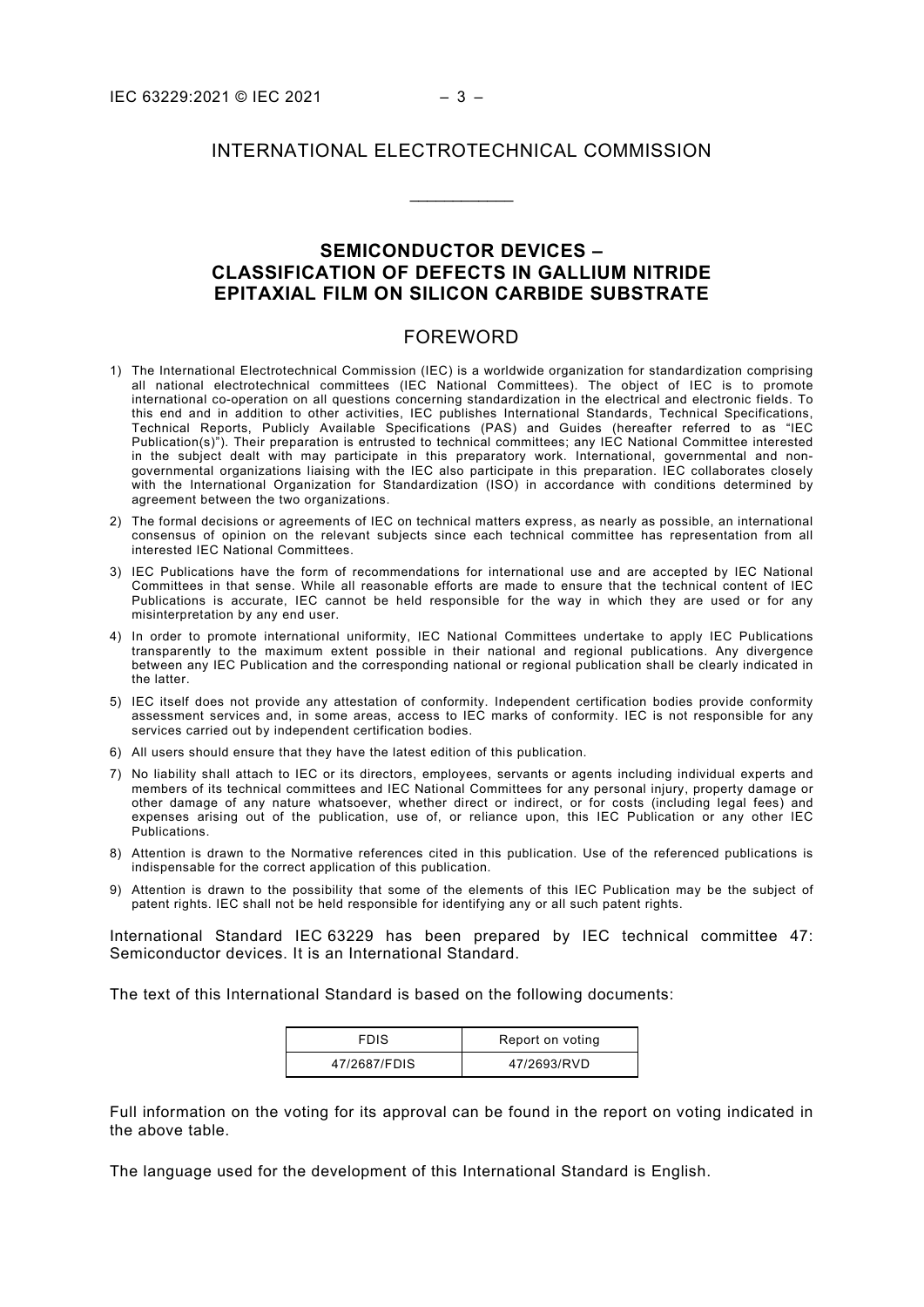This document was drafted in accordance with ISO/IEC Directives, Part 2, and developed in accordance with ISO/IEC Directives, Part 1 and ISO/IEC Directives, IEC Supplement, available at [www.iec.ch/members\\_experts/refdocs.](http://www.iec.ch/members_experts/refdocs) The main document types developed by IEC are described in greater detail at [www.iec.ch/standardsdev/publications.](http://www.iec.ch/standardsdev/publications)

The committee has decided that the contents of this document will remain unchanged until the stability date indicated on the IEC website under [webstore.iec.ch](https://webstore.iec.ch/?ref=menu) in the data related to the specific document. At this date, the document will be

- reconfirmed,
- withdrawn,
- replaced by a revised edition, or
- amended.

**IMPORTANT – The "colour inside" logo on the cover page of this document indicates that it contains colours which are considered to be useful for the correct understanding of its contents. Users should therefore print this document using a colour printer.**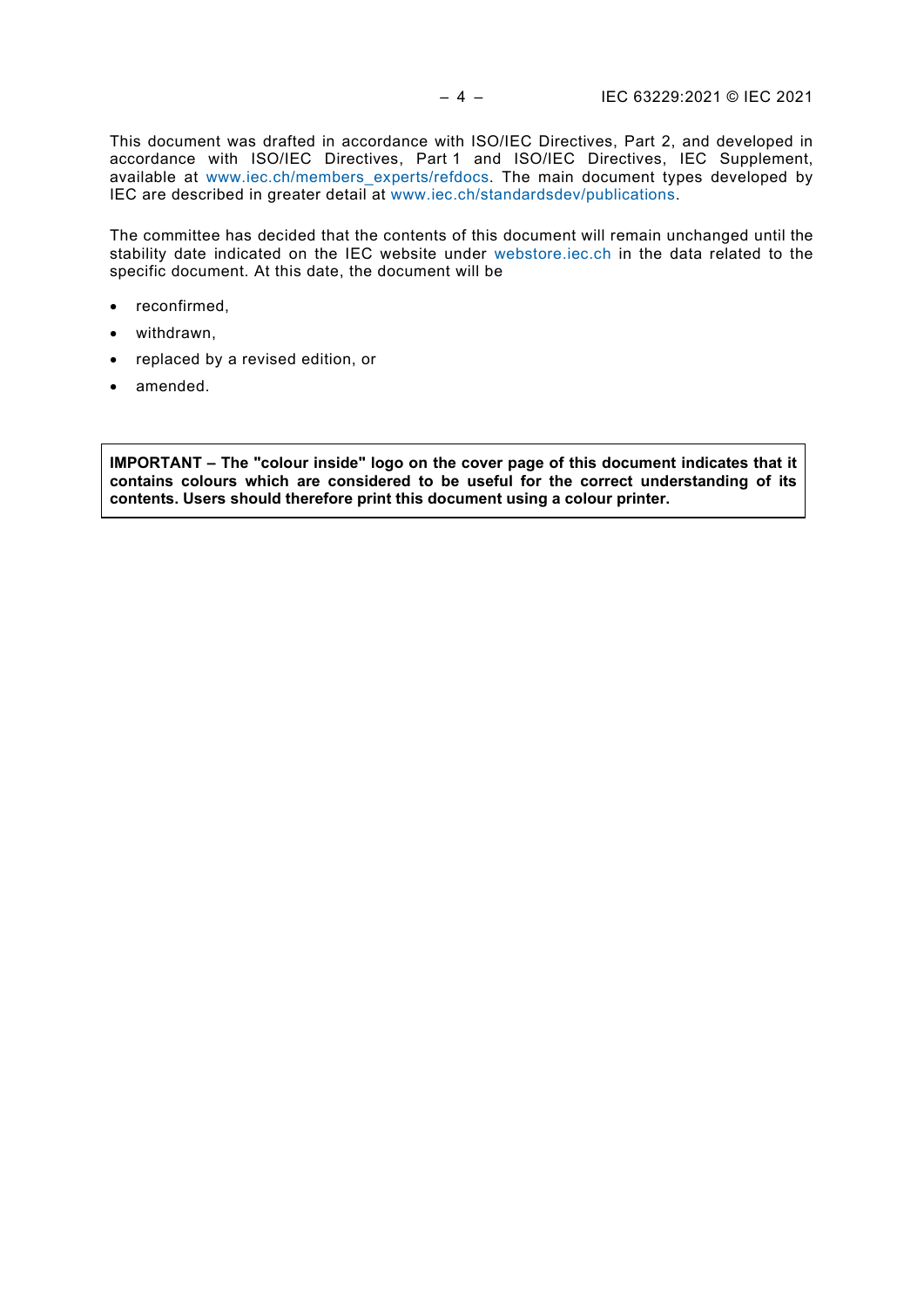#### INTRODUCTION

<span id="page-4-0"></span>Gallium nitride (GaN) as a representative of the wide band gap semiconductors has outstanding properties, such as wide band gap, high critical electric field, high electron saturation drift velocity, and good resistance to corrosion and radiation. Owing to these properties, GaN can bring significant improvements to electronic devices, such as highvoltage, high-frequency, and high-power, which will be widely used in wireless communication base stations, radars, automotive electronics, aerospace, the nuclear industry, and military electronics.

To date, the development of GaN epitaxial film and related devices is hindered by high cost, low yield, and poor reliability. Among them, the defects in GaN epitaxial film, which closely related to device reliability, are especially serious.

There are various defects found in GaN epitaxial film on silicon carbide (SiC) substrate. In addition, global researchers have not established a uniform definition and classification criterion for defects in GaN epitaxial film yet. Thus, it is essential to establish a set of international standards for GaN epitaxial film on SiC substrate, which will benefit the development of GaN epitaxial film and related devices.

To define and classify defects in GaN epitaxial film on SiC substrate, a new international standard is proposed. The main contents of this document are listing and illustrating the definition and classification of defects in GaN epitaxial film on SiC substrate, providing reference for future GaN-related research and device manufacture.